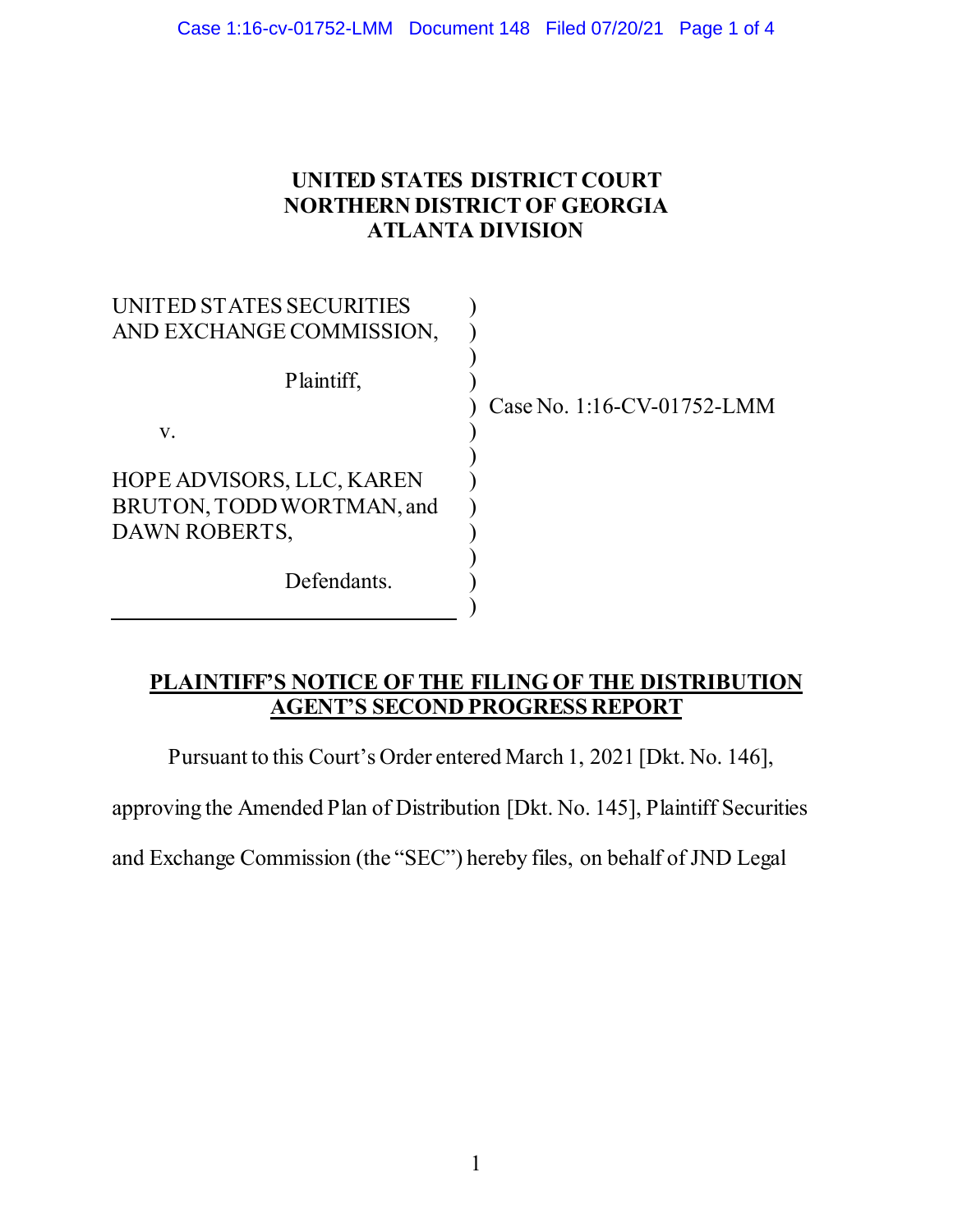Administration ("JND"), the Distribution Agent's Second Progress Report,

attached hereto as Exhibit 1.

Dated: July 20, 2021 Respectfully Submitted,

/s/ Devon A. Brown Devon A. Brown Maryland Bar Trial Attorney Office of Distributions Division of Enforcement U.S. Securities and Exchange Commission 100 F Street, N.E. Washington, D.C. 20549-5876 Phone: (202) 551-4582 Fax: (301) 623-1188 Email: Brownde@sec.gov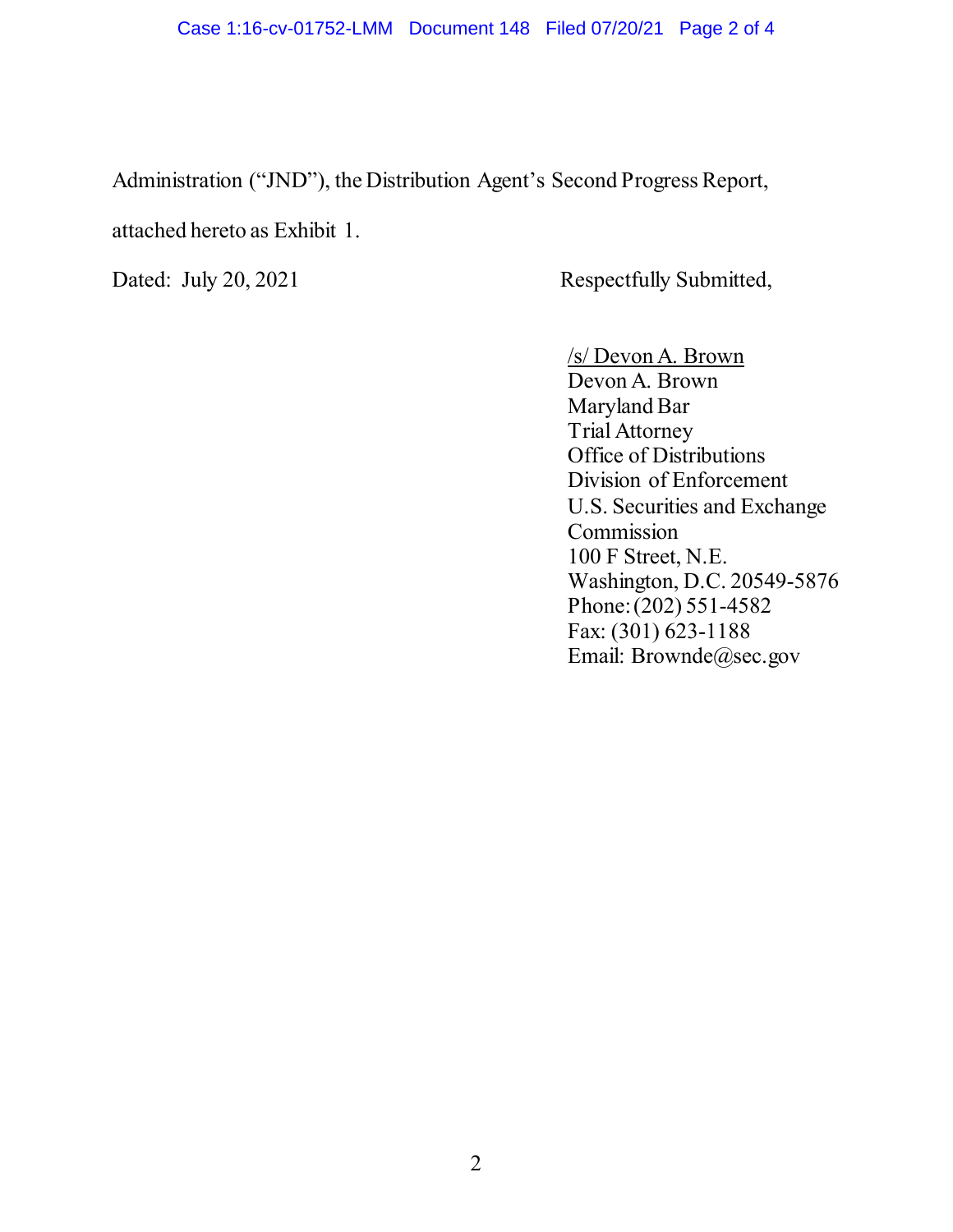## **CERTFICATE OF SERVICE**

I hereby certify that on July 20, 2021, a copy of the Plaintiff's Notice of the Distribution Agent's Second Progress Report wasfiled electronically. Notice of this filing will be sent by operation of the Court's electronic filing system to all parties indicated on the electronic filing receipt. Parties may access this filing through the Court's system.

> /s/ Devon A. Brown Devon A. Brown